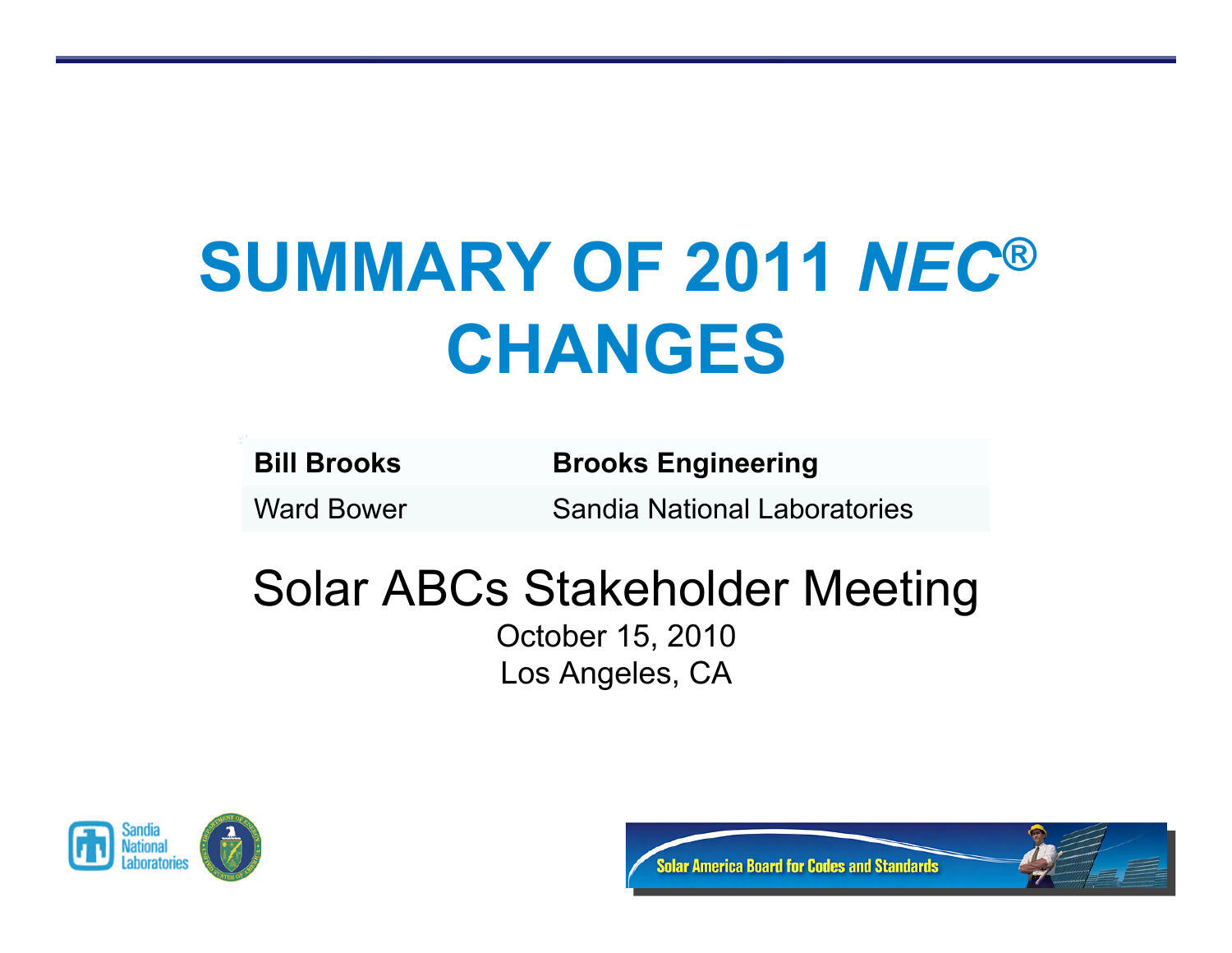## Acknowledgements 2011 NEC Changes for PV

**The authors wish to acknowledge the participation, collaboration and expertise of nearly 150 dedicated engineers, installers, designers, technicians and PV industry associates that participated in the "Industry Forum" for Article 690-Solar Photovoltaic Systems and Article 705-Interconnected Electrical Power Production Sources, of the 2011 Edition of the**  *National Electrical Code.* **John Wiles served as secretary and submitter of forum proposals. The Solar ABCs provided the important portal for dissemination of related activities.**



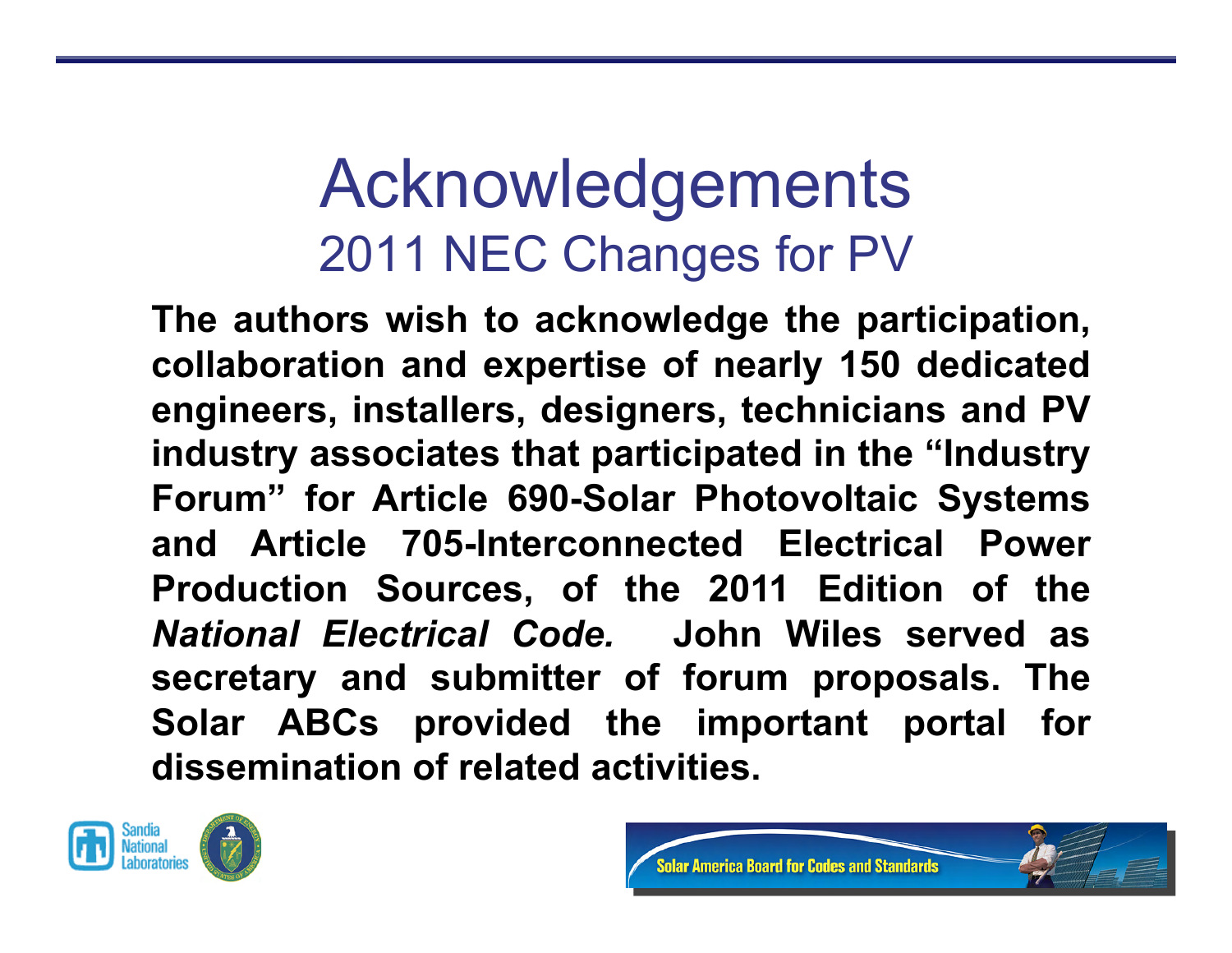## Statistics on Articles 690 & 705 Proposals for the 2011 NEC

- **79 Proposals for Article 690** 
	- 43 from the PV Industry Forum
	- 36 from public

#### • **Article 690 Proposal types**

- 15 Proposals for New Language
- 53 Proposals for Revision
- 6 Proposals to Move
- **39 Proposals for Article 690 Were Accepted for the ROC. (44 Comments)** 
	- 53% of Industry Forum
	- 44% of Public Proposals
- **18 Proposals for Article 705** 
	- 10 from the PV Industry Forum
	- 8 from public







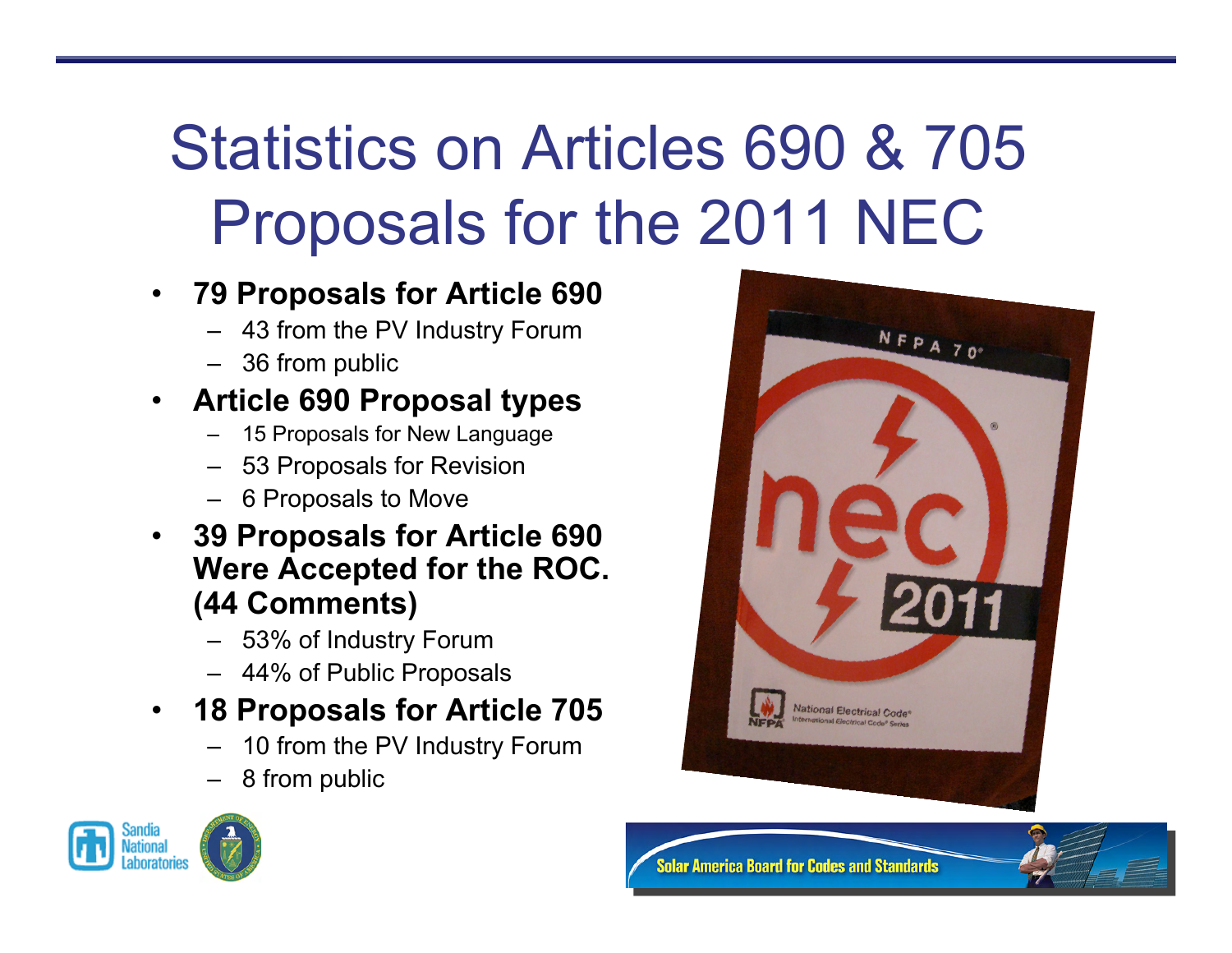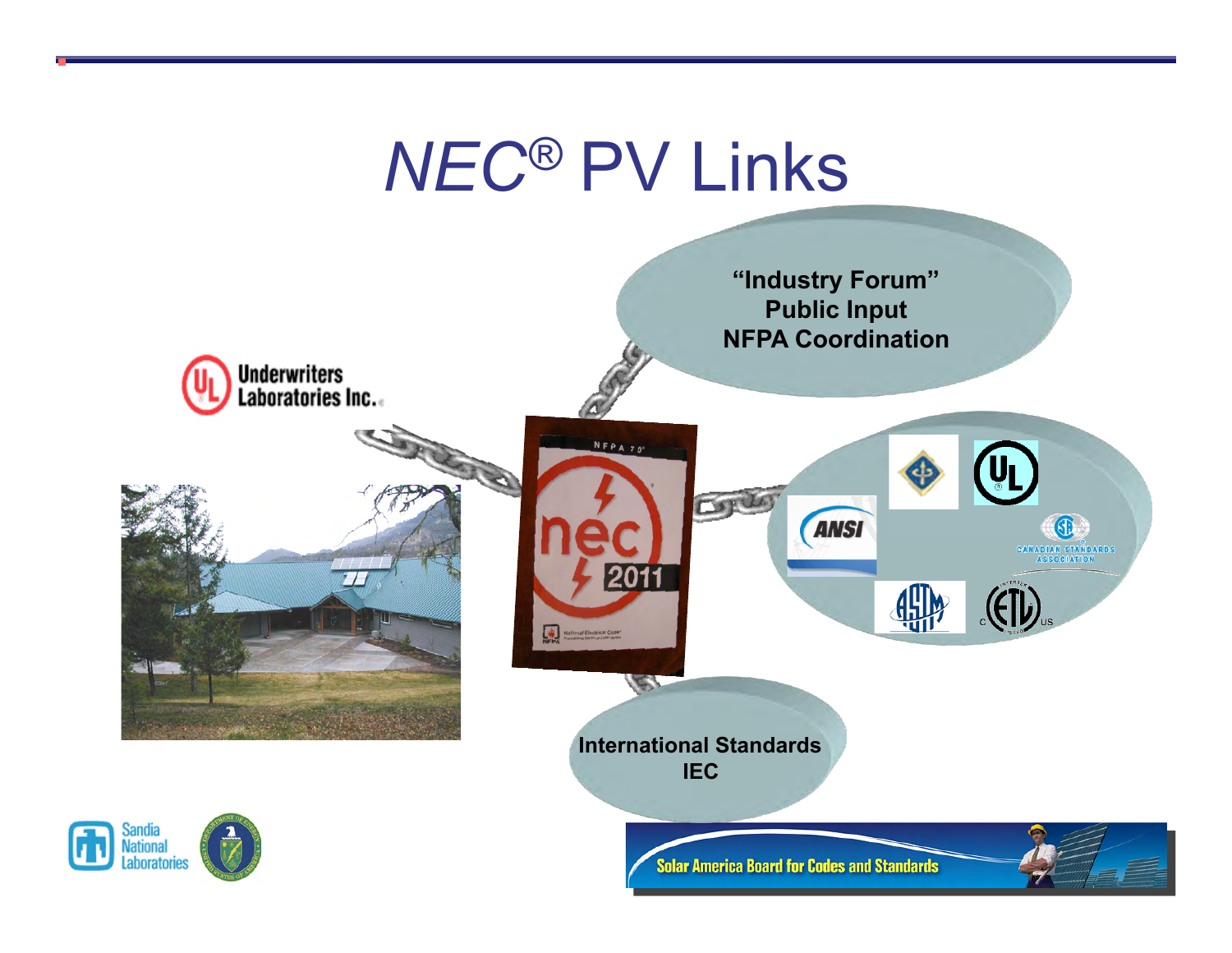#### **Article 690 Changes for 2011**

- 690.2 Definition for PV Subarray and Monopole to clarify other parts of Article 690
- 690.4(B-G) Identification/grouping of conductors of different systems
- $690.4(E)$  Installation of conductors etc by qualified persons!
- 690.4(G) Requirements for system wiring and separations for bipolar.
- 690.7(E) grounding of bi-polar PV arrays GFD can interrupt ground







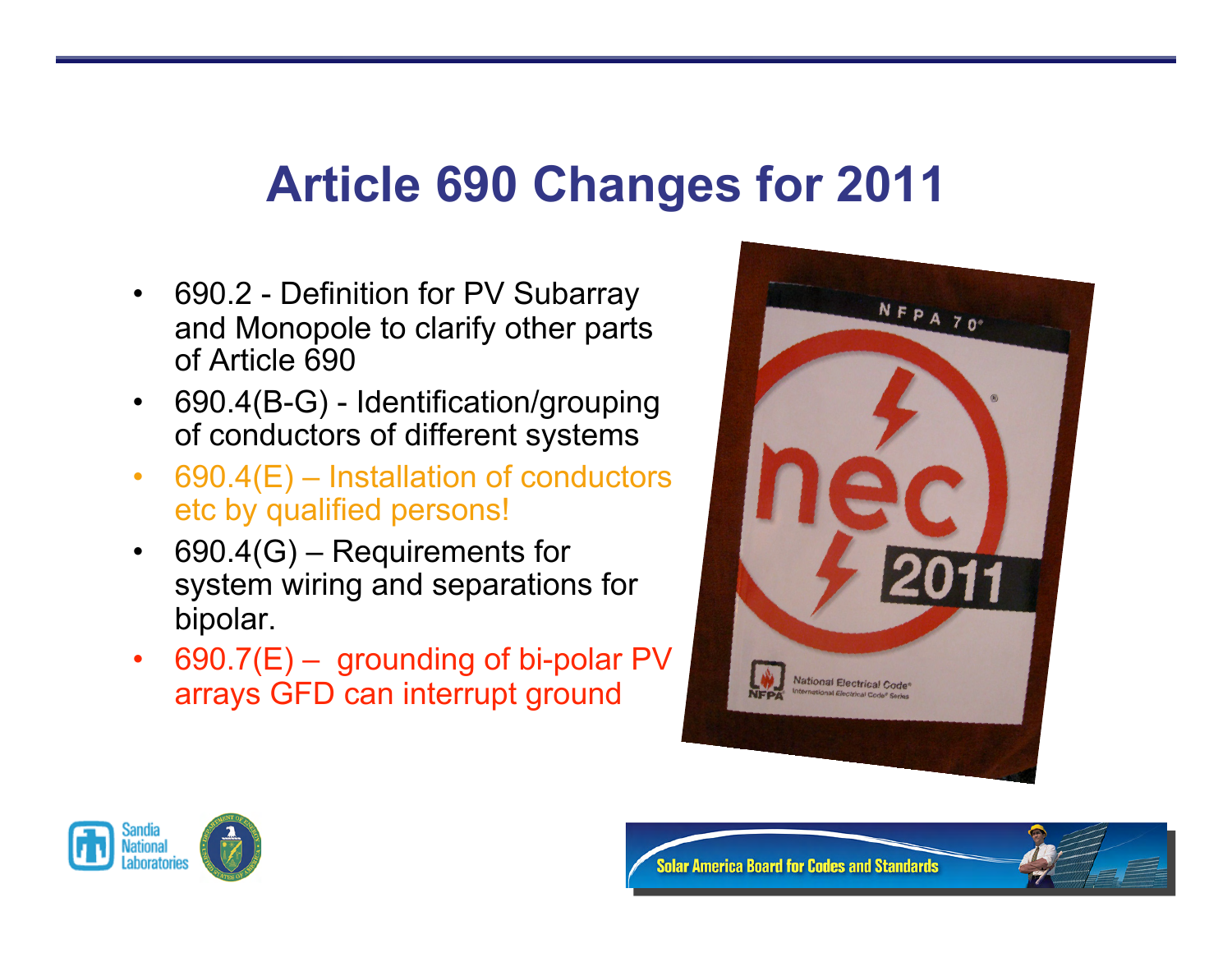### **Article 690 Changes for 2011**

- 690.8(B) Good clarification on ampacity ratings for conductors and overcurrent devices
- $690.9(B)$  Removed need for overcurrent devices between an inverter and transformer
- 690.11 Language for requirements for arc-fault detectors in PV array circuits
- 690.13 Major clarifications for disconnects for current carrying conductors
- $690.16(A-B) -$  Servicing fuse and disconnects

\*Red indicates major impact change







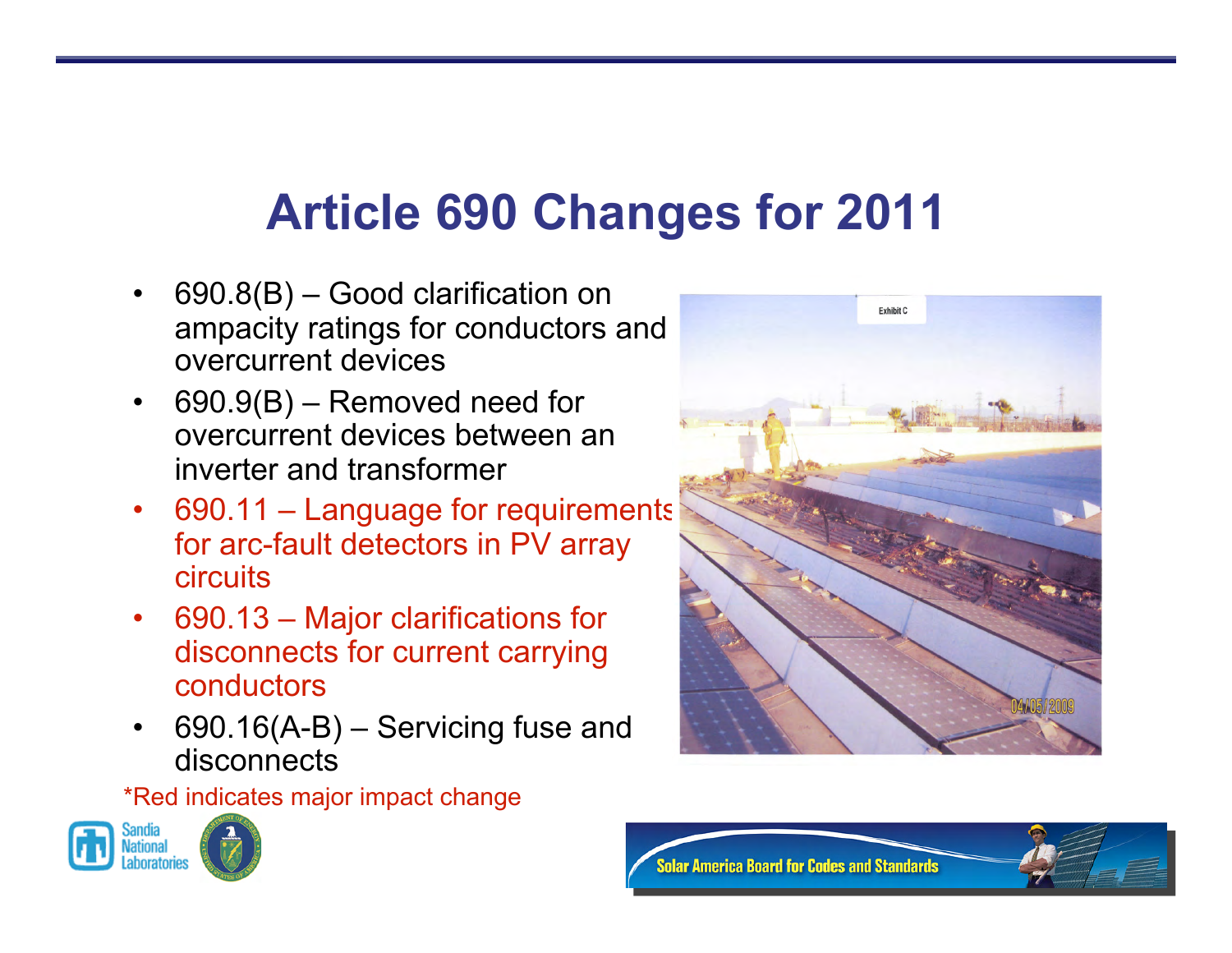#### **Article 690 Changes for 2011**

- $690.31(B) PV$  wire and conduit fill
- $690.31(E)$  Major change for DC source circuits in metal conduit in buildings
- 690.43 Requirements for PV equipment grounding/bonding
- 690.47(B) Single grounding electrode with multiple inverters and alternate clamps for circuit breakers
- $690.47(C)$  Systems with ac and dc grounding requirements
- 690.62 Ampacity of neutral conductor for 3φ Y systems
- 690.63 Unbalanced interconnections/POC moved to 705
- 690.72(C) Requirements for Buck-





\*Red indicates major impact change

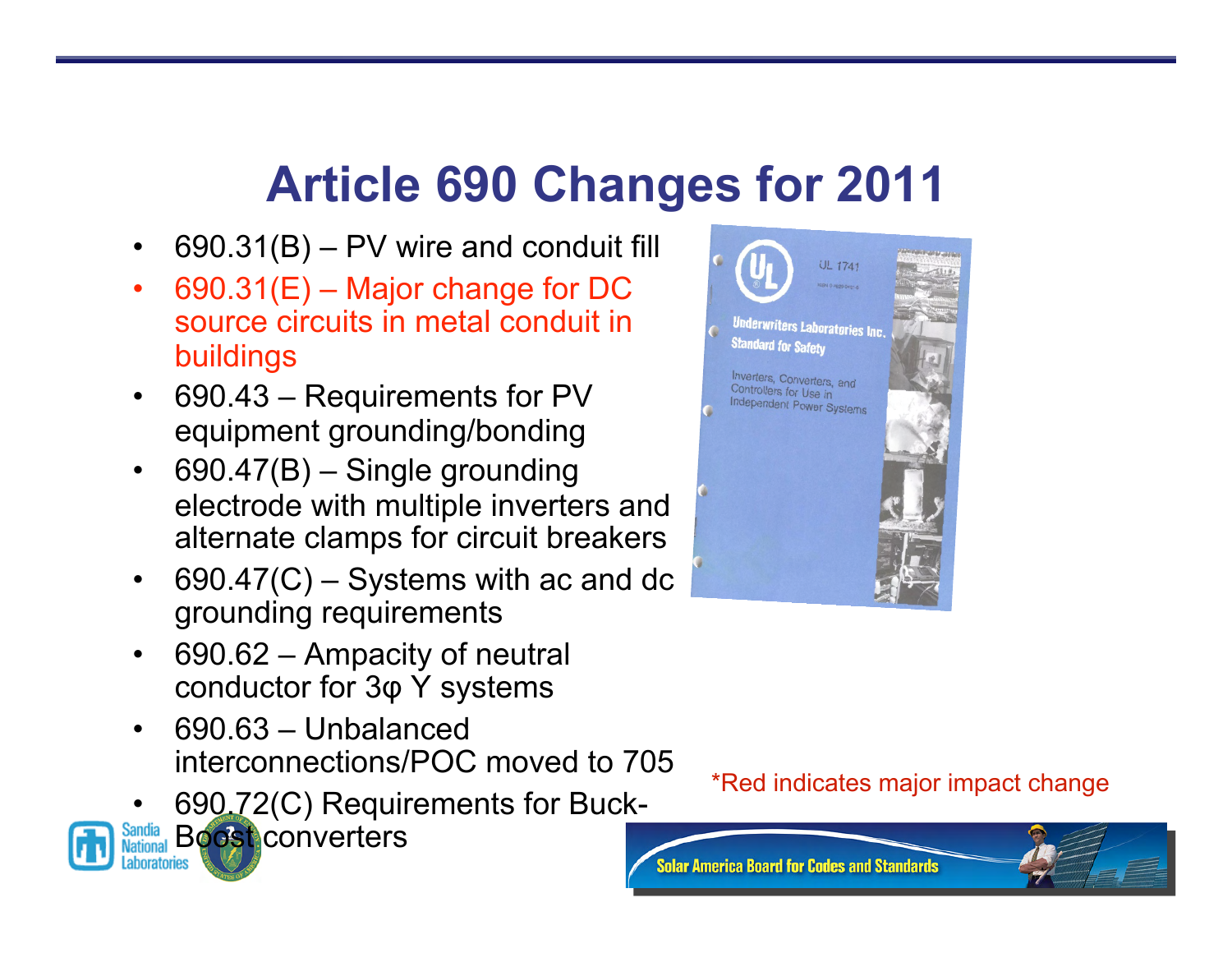### **Article 705 Changes for 2011**

- 705.4 System install by qualified persons
- $705.12(A)$  Supply side sum of ratings shall not exceed the service
- $705.12(D)$  Exception to allow 125% for calculation of bus current
- 705.60 Rating of Overcurrent **Devices**
- 705.65 Overcurrent protection fixes on wholesale transfer of 690 language to 705. Deleted PV specific language and replaced PV source circuit with inverter output circuit.



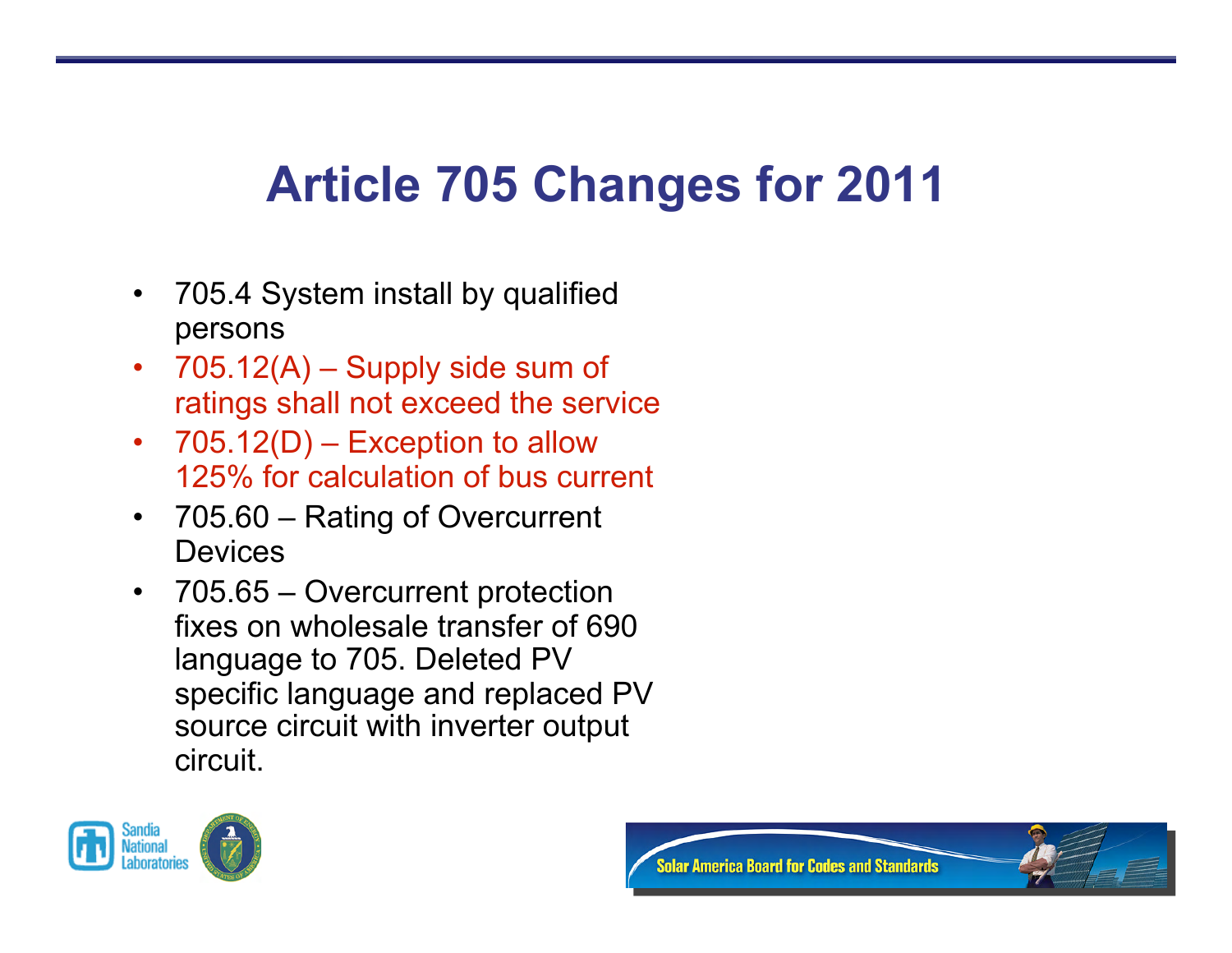## 2011 NEC Activities appear on the Solar ABCs Website

• The full ROP and ROC the full draft of the 2011 NEC can be downloaded from the NFPA web site.

http://www.nfpa.org/aboutthecodes/ AboutTheCodes.asp?DocNum=70

• The activities are also available on the Solar ABCs web site at





**Solar America Board for Codes and Standards**